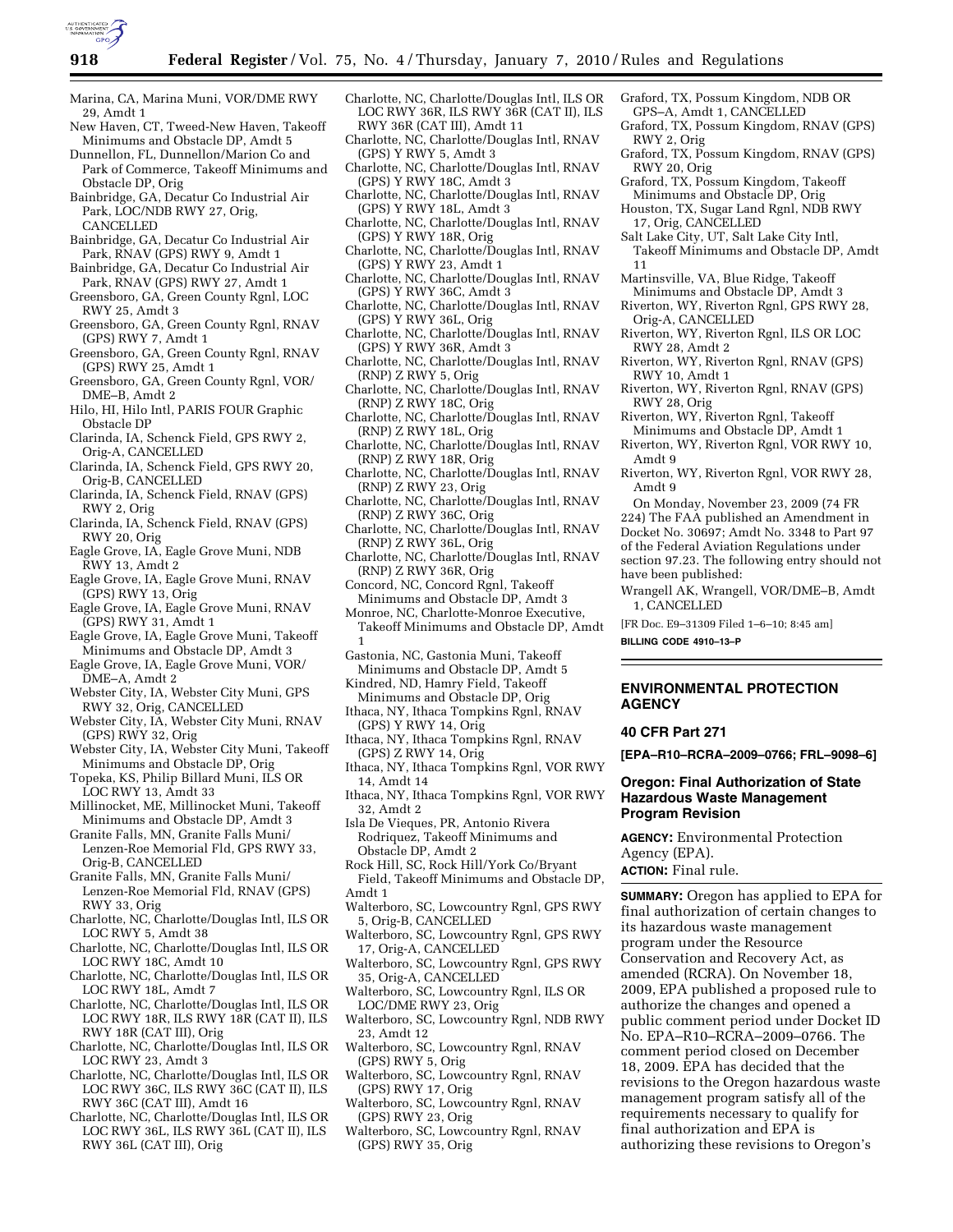authorized hazardous waste management program in this final rule. **DATES:** *Effective Date:* Final authorization for the revisions to the hazardous waste management program in Oregon shall be effective at 1 p.m. EST on January 7, 2010.

**ADDRESSES:** EPA established a docket for this action under Docket ID No. EPA–R10–RCRA–2009–0766. All documents in the docket are available electronically on the Web site *http:// www.regulations.gov.* A hard copy of the authorization application is also available for viewing, during normal business hours, at the U.S. Environmental Protection Agency Region 10, Office of Air Waste and Toxics, 1200 Sixth Avenue., Suite 900, Seattle, Washington 98101, contact Nina Kocourek at (206) 553–6502; or at the Oregon Department of Environmental Quality, 811 SW Sixth, Portland, Oregon 97204, contact Scott Latham at (503) 229–5953.

**FOR FURTHER INFORMATION CONTACT:**  Nina Kocourek, U.S. Environmental Protection Agency, Region 10, Office of Air, Waste & Toxics (AWT–122), 1200 Sixth Avenue, Suite 900, Seattle, Washington 98101, phone number:

(206) 553–6502, e-mail: *kocourek.nina@epa.gov.* 

#### **SUPPLEMENTARY INFORMATION:**

### **A. Why Are Revisions to State Programs Necessary?**

States which have received final authorization from EPA under RCRA section 3006(b), 42 U.S.C. 6926(b), must maintain a hazardous waste management program that is equivalent to and consistent with the Federal program. States are required to have enforcement authority which is adequate to enforce compliance with the requirements of the hazardous waste management program. Under section 3009, States are not allowed to impose any requirements which are less stringent than the Federal program. Changes to State programs may be necessary when Federal or State statutory or regulatory authority is modified or when certain other changes occur. Most commonly, States must change their programs because of changes to EPA's regulations codified in Title 40 of the Code of Federal Regulations (CFR) Parts 124, 260 through 268, 270, 273, and 279.

# **B. What Decisions Have We Made in This Rule?**

EPA has made a final determination that Oregon's application to revise its

authorized program meets all of the statutory and regulatory requirements established by RCRA. Therefore, we are granting Oregon final authorization to operate its hazardous waste management program with the changes described in the authorization application. Oregon will have responsibility for permitting Treatment, Storage, and Disposal Facilities (TSDFs) within its borders, except in Indian country (18 U.S.C. 1151), and for carrying out the aspects of the RCRA program described in its revised program application, subject to the limitations of the Hazardous and Solid Waste Amendments of 1984 (HSWA). New Federal requirements and prohibitions imposed by Federal regulations that EPA promulgates under the authority of HSWA, and which are not less stringent than existing requirements, take effect in authorized States before the States are authorized for the requirements. Thus, EPA will implement those requirements and prohibitions in Oregon, including issuing permits, until the State is granted authorization to do so.

# **C. What Is the Effect of This Authorization Decision?**

The effect of this action is that a facility in Oregon subject to RCRA will have to comply with the authorized State requirements in lieu of the corresponding Federal requirements in order to comply with RCRA. Additionally, such persons will have to comply with any applicable Federal requirements, such as, for example, HSWA regulations issued by EPA for which the State has not received authorization, and RCRA requirements that are not supplanted by authorized State-issued requirements. Oregon has enforcement responsibilities under its State hazardous waste management program for violations of its currently authorized program and will have enforcement responsibilities for the revisions which are the subject of this final rule. EPA continues to have independent enforcement authority under RCRA sections 3007, 3008, 3013, and 7003, which includes, among others, the authority to:

• Conduct inspections; require monitoring, tests, analyses, or reports;

• Enforce RCRA requirements, including State program requirements that are authorized by EPA and any applicable Federally-issued statutes and regulations; suspend, terminate, modify or revoke permits; and

• Take enforcement actions regardless of whether the State has taken its own actions.

This action approving these revisions will not impose additional requirements on the regulated community because the regulations for which Oregon's program is being authorized are already effective under State law.

### **D. What Were the Comments on EPA's Proposed Rule?**

On November 18, 2009 (74 FR 59497), EPA published a proposed rule to grant authorization of changes to Oregon's hazardous waste management program subject to public comment. The public comment period opened November 18, 2009 and ended on December 18, 2009. The Agency did not receive any comments on the proposed rule.

# **E. What Has Oregon Previously Been Authorized for?**

Oregon initially received final authorization on January 30, 1986, effective January 31, 1986 (51 FR 3779), to implement the RCRA hazardous waste management program. EPA granted authorization for changes to Oregon's program on March 30, 1990, effective on May 29, 1990 (55 FR 11909); August 5, 1994, effective October 4, 1994 (59 FR 39967); June 16, 1995, effective August 15, 1995 (60 FR 31642); October 10, 1995, effective December 7, 1995 (60 FR 52629); September 10, 2002, effective September 10, 2002 (67 FR 57337); and June 26, 2006 effective June 26, 2006 (71 FR 36216).

# **F. What Changes Are We Authorizing With This Action?**

EPA is authorizing revisions to Oregon's authorized hazardous waste management program described in Oregon's official program revision application, submitted to EPA on October 15, 2009 and deemed complete by EPA on October 23, 2009. EPA has determined that Oregon's hazardous waste management program revisions, as described in the State's authorization revision application dated October 15, 2009 satisfy the requirements necessary to qualify for final authorization. The following table identifies those equivalent and more stringent State regulatory analogues to the Federal regulations which will be authorized with this action. The referenced analogous State authorities were legally adopted and effective as of June 25, 2009.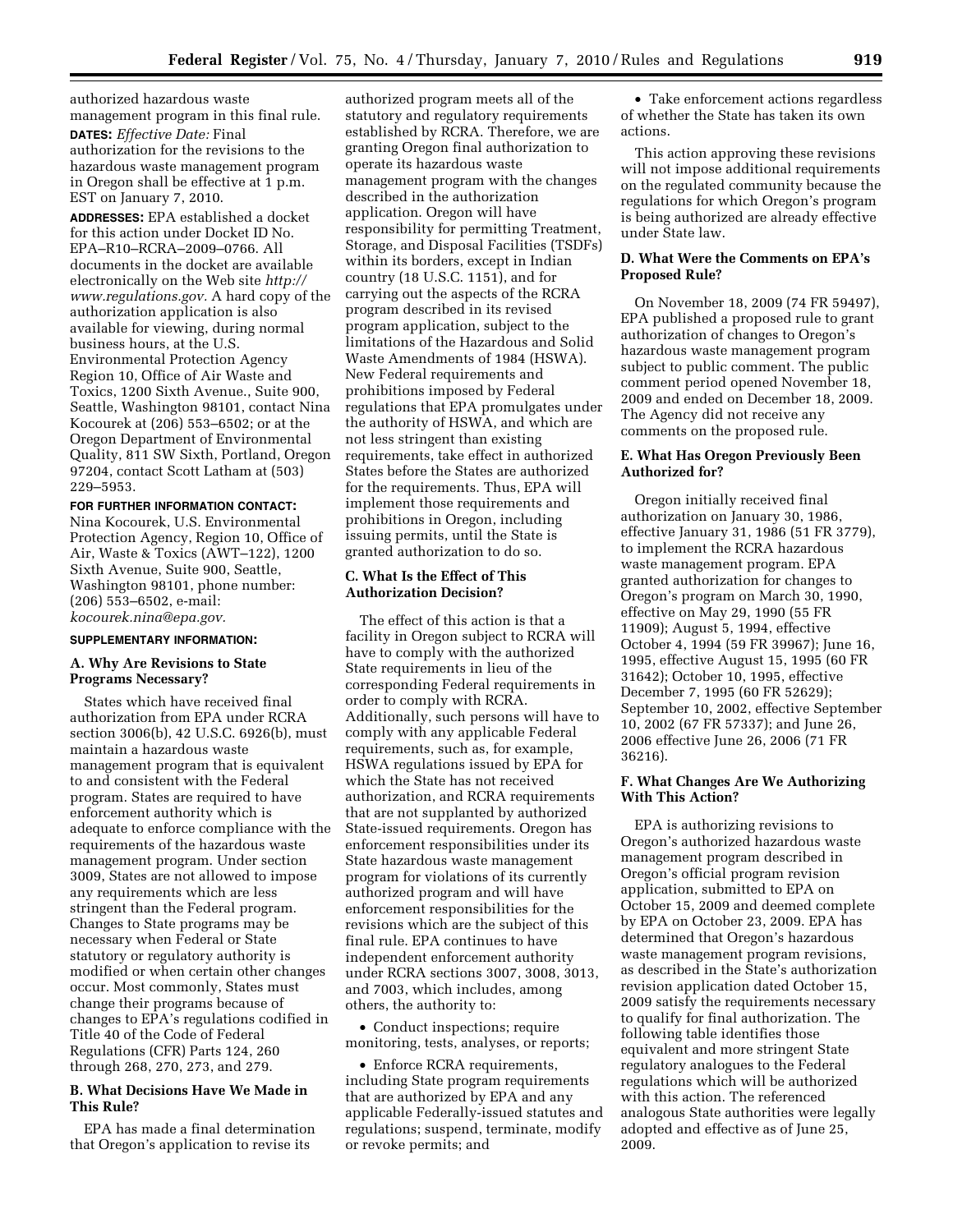| Description of Federal requirements<br>CL <sup>1</sup>                                                                        | <b>Federal Register reference</b> | Analogous State authority<br>(Oregon administrative rules<br>$(OAR 340-***)$ |
|-------------------------------------------------------------------------------------------------------------------------------|-----------------------------------|------------------------------------------------------------------------------|
| Land Disposal Restrictions: Treatment Variance for Radioactively Con-<br>taminated Batteries, CL 201.                         | 67 FR 62618, 11/21/2002           | $-100 - 0002.$                                                               |
| NESHAP: Standards for Hazardous Air Pollutants for Hazardous Waste<br>Combustors-Corrections, CL 202.                         | 67 FR 77687, 12/19/2002           | $-100 - 0002.$                                                               |
| Hazardous Waste Management System; Identification and Listing of haz-<br>ardous Waste; Used Oil Management Standards, CL 203. | 68 FR 44659, 7/30/2003            | $-100 - 0002.$                                                               |
| NESHAP: Surface Coating of Automobiles and Light-Duty Trucks, CL<br>205.                                                      | 69 FR 22601, 4/26/2004            | $-100 - 0002.$                                                               |
| Non-wastewaters from Dyes and Pigments, CL 206                                                                                | 70 FR 9138, 2/24/2005             | $-100 - 0002.$                                                               |
| Non-wastewaters from Dyes and Pigments Correction, CL 206.1                                                                   | 70 FR 35032, 6/13/2005            | $-100 - 0002.$                                                               |
|                                                                                                                               | 70 FR 10776, 3/4/2005             | $-100 - 0002.$                                                               |
| Uniform Hazardous Waste Manifest Correction, CL 207.1.3                                                                       | 70 FR 35034, 6/16/2005            | $-100 - 0002.$                                                               |
|                                                                                                                               | 70 FR 34538, 6/14/2005            | $-100 - 0002.$                                                               |
|                                                                                                                               | 70 FR 44150, 8/1/2005             | $-100 - 0002.$                                                               |
|                                                                                                                               | 70 FR 45508, 8/5/2005             | $-100 - 0002.$                                                               |
|                                                                                                                               | 70 FR 57769, 10/4/2005            | $-100 - 0002.$                                                               |
| NESHAP: Phase I Final Replacement Standards, CL 212                                                                           | 70 FR 59402, 10/12/2005           | $-100 - 0002.$                                                               |
|                                                                                                                               | 71 FR 16862, 4/4/2006             | $-100 - 0002$ ;                                                              |
|                                                                                                                               |                                   | $-104 - 0021(1)$<br>(2)<br>$(3)$ ;<br>and                                    |
|                                                                                                                               |                                   | $-105-0140(1), (2), (3), (4)$                                                |
|                                                                                                                               |                                   | and (5).                                                                     |
|                                                                                                                               | 71 FR 40254, 7/14/2006            | $-100 - 0002.$                                                               |
|                                                                                                                               | 71 FR 42928, 7/28/2006            | $-100 - 0002.$                                                               |

1 CL (Checklist) is a document that addresses the specific changes made to the Federal regulations by one or more related final rules published in the **Federal Register**. EPA develops these checklists as tools to assist States in developing their authorization application and in documenting specific State regulations analogous to the Federal regulations. For more information see EPA's RCRA State Authorization Web page at *http://www.epa.gov/epawaste/osw/laws-regs/state/index.htm*. 2 Concurrent with the incorporation by reference of this rule package on June 18, 2009, the Environmental Quality Commission repealed a

State-only hazardous waste manifest rule (OAR–34–102–0060) that had previously been authorized by EPA. The State took this action to avoid any potential conflict with the Federal Uniform Hazardous Waste Manifest Rules (CL 207 and 207.1) which are incorporated by reference into Or-

egon's hazardous waste rules and effective state law as of June 25, 2009.<br><sup>3</sup>State rule contains some more stringent provisions. For identification of the more stringent State provisions refer to the authorization revision application and the discussion in Section G of this rule.

# **G. Where Are the Revised State Rules Different From the Federal Rules?**

This section discusses differences between Oregon's authorized revisions and the Federal regulations. EPA has made a final determination that the State does have more stringent requirements related to the Federal Burden Reduction Rule (70 FR 16862, April 4, 2006).

In 1999, EPA initiated a new Federal program, National Environmental Performance Track. This was a voluntary program designed to recognize facilities that had a sustained record of compliance and implemented high quality environmental management systems. EPA provided exclusive regulatory and administrative benefits to the Performance Track member facilities. The State of Oregon did not participate in the Federal National Environmental Performance Track Program. In May 2009, EPA terminated the Federal National Performance Track Program (74 FR 22742, May 14, 2009); therefore there are no current Federal Performance Track member facilities. However, EPA did not remove the Federal rules applicable to the Performance Track member facilities from its regulations, and if EPA's Performance Track Program were

reinstated these Federal rules would continue to be applicable to future member facilities.

The State incorporated by reference the Federal Burden Reduction Rule (70 FR 16862, April 4, 2006), which included special allowances to lower priorities on routine inspections for Performance Track member facilities. The State also adopted rules which deleted those portions of the rule that referenced Federal Performance Track member facilities. The effect of deleting those references is that the State's rules do not allow any special or administrative benefits for Performance Track member facilities. Therefore, the State's rules found at OAR 340–104– 0021(1), (2) and (3); OAR 340–105– 0140(1), (2), (3), (4) and (5) are more stringent than those corresponding federal counterparts found at 40 CFR 264.15(b)(4) and (5); 40 CFR 264.174; 40 CFR 264.195(e)(1); 40 CFR 265.15(b)(4) and (5); 40 CFR 265.174; 40 CFR 265.195(d); and 40 CFR 265.201(e).

# **H. Who Handles Permits After the Authorization Takes Effect?**

Oregon will continue to issue permits for all the provisions for which it is authorized and administer the permits it issues. If EPA issued permits prior to authorizing Oregon for these revisions,

these permits would continue in force until the effective date of the State's issuance or denial of a State hazardous waste permit, at which time EPA would modify the existing EPA permit to expire at an earlier date, terminate the existing EPA permit for cause, or allow the existing EPA permit to otherwise expire by its terms, except for those facilities located in Indian Country. EPA will not issue new permits or new portions of permits for provisions for which Oregon is authorized after the effective date of this authorization. EPA will continue to implement and issue permits for HSWA requirements for which Oregon is not yet authorized.

Oregon will have responsibility for permitting Treatment, Storage, and Disposal Facilities (TSDFs) within its borders, except in Indian country (18 U.S.C. 1151), and for carrying out the aspects of the RCRA program described in its revised program application, subject to the limitations of the Hazardous and Solid Waste Amendments of 1984 (HSWA). New Federal requirements and prohibitions imposed by Federal regulations that EPA promulgates under the authority of HSWA, and which are not less stringent than existing requirements, take effect in authorized States before the States are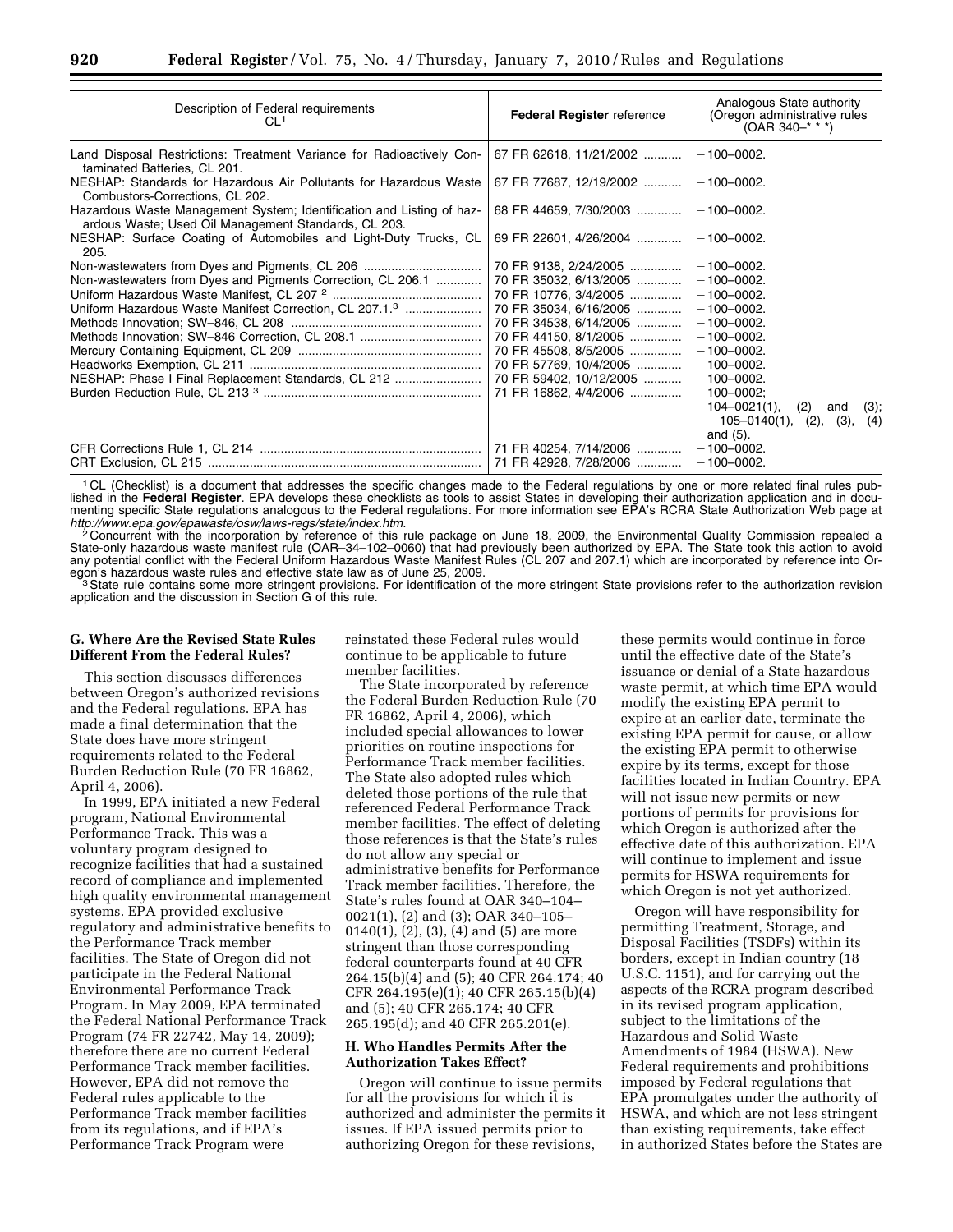authorized for the requirements. Thus, EPA will implement those requirements and prohibitions in Oregon, including issuing permits, until the State is granted authorization to do so.

# **I. What Is Codification and Is EPA Codifying Oregon's Hazardous Waste Management Program as Authorized in This Rule?**

Codification is the process of placing the State's statutes and regulations that comprise the State's authorized hazardous waste management program into the Code of Federal Regulations. This is done by referencing the authorized State rules in 40 CFR Part 272. EPA is reserving the amendment of 40 CFR Part 272, Subpart MM for codification to a later date.

#### **J. How Does This Action Affect Indian Country (18 U.S.C. 1151) in Oregon?**

EPA's decision to authorize the Oregon hazardous waste management program does not include any land that is, or becomes after the date of this authorization ''Indian Country,'' as defined in 18 U.S.C. 1151. This includes: (1) All lands within the exterior boundaries of Indian reservations within or abutting the State of Oregon; (2) Any land held in trust by the U.S. for an Indian tribe; and (3) Any other land, whether on or off an Indian reservation, that qualifies as Indian country. Therefore, this action has no effect on Indian country. EPA retains jurisdiction over ''Indian Country'' as defined in 18 U.S.C. 1151, and EPA will continue to implement and administer the RCRA program on these lands.

### **K. Statutory and Executive Order Reviews**

This final rule revises the State of Oregon's authorized hazardous waste management program pursuant to section 3006 of RCRA and imposes no requirements other than those currently imposed by State law. This final rule complies with applicable executive orders and statutory provisions as follows:

### *1. Executive Order 12866*

Under Executive Order 12866 (58 FR 51735, October 4, 1993), the Agency must determine whether the regulatory action is ''significant'', and therefore subject to OMB review and the requirements of the Executive Order. The Executive Order defines ''significant regulatory action'' as one that is likely to result in a rule that may: (1) Have an annual effect on the economy of \$100 million or more, or adversely affect in a material way, the economy, a sector of the economy,

productivity, competition, jobs, the environment, public health or safety, or State, local, or tribal governments or communities; (2) create a serious inconsistency or otherwise interfere with an action taken or planned by another agency; (3) materially alter the budgetary impact of entitlements, grants, user fees, or loan programs, or the rights and obligations of recipients thereof; or (4) raise novel legal or policy issues arising out of legal mandates, the President's priorities, or the principles set forth in the Executive Order. EPA has determined that this final rule is not a ''significant regulatory action'' under the terms of Executive Order 12866 and is therefore not subject to OMB review.

### *2. Paperwork Reduction Act*

This action does not impose an information collection burden under the provisions of the Paperwork Reduction Act, 44 U.S.C. 3501 *et seq.,* because this final rule does not establish or modify any information or recordkeeping requirements for the regulated community and only seeks to authorize the pre-existing requirements under State law and imposes no additional requirements beyond those imposed by State law.

Burden means the total time, effort, or financial resources expended by persons to generate, maintain, retain, or disclose or provide information to or for a Federal agency. This includes the time needed to review instructions; develop, acquire, install, and utilize technology and systems for the purposes of collecting, validating, and verifying information, processing, and maintaining information, and disclosing and providing information; adjust the existing ways to comply with any previously applicable instructions and requirements; train personnel to be able to respond to a collection of information; search data sources; complete and review the collection of information; and transmit or otherwise disclose the information.

An Agency may not conduct or sponsor, and a person is not required to respond to, a collection of information unless it displays a currently valid OMB control number. The OMB control numbers for EPA's regulations in Title 40 of the CFR are listed in 40 CFR Part 9.

### *3. Regulatory Flexibility Act*

The Regulatory Flexibility Act (RFA) generally requires Federal agencies to prepare a regulatory flexibility analysis of any rule subject to notice and comment rulemaking requirements under the Administrative Procedure Act or any other statute unless the agency

certifies that the rule will not have a significant economic impact on a substantial number of small entities. Small entities include small businesses, small organizations, and small governmental jurisdictions. For purposes of assessing the impacts of today's final rule on small entities, small entity is defined as: (1) A small business defined by the Small Business Administration's size regulations at 13 CFR 121.201; (2) a small governmental jurisdiction that is a government of a city, county, town, school district, or special district with a population of less than 50,000; and (3) a small organization that is any not-for-profit enterprise which is independently owned and operated and is not dominant in its field. As part of the State's rule development process, the State of Oregon prepared a ''Department of Environmental Quality (DEQ) Chapter 340, Proposed Rulemaking Statement of Need and Fiscal and Economic Impact'' which included an analysis on impacts to small businesses. The state concluded that there are no economic or fiscal impacts resulting from DEQ's proposed rulemaking. See the Oregon Environmental Quality Commission Agenda, dated June 19, 2009, Action Item N—Hazardous Waste Omnibus Rulemaking, Attachment E, for the DEQ ''Impact to Small Business Analysis'' *http://www.deq.state.or.us/about/eqc/ agendas/2009/* 

*2009juneEQCagenda.htm*. I certify that this final rule will not have a significant economic impact on a substantial number of small entities because the final rule will only have the effect of authorizing pre-existing requirements under State law and imposes no additional requirements beyond those imposed by State law.

#### *4. Unfunded Mandates Reform*

This action contains no Federal mandates under the provisions of Title II of the Unfunded Mandates Reform Act (UMRA) of 1995 (Pub. L. 104–4) establishes requirements for Federal agencies to assess the effects of their regulatory actions on State, local, and tribal governments and the private sector. Under section 202 of the UMRA, EPA generally must prepare a written statement, including a cost-benefit analysis, for proposed and final rules with ''Federal mandates'' that may result in expenditures and final rules with ''Federal mandates'' that may result in expenditures to State, local, and tribal governments, in the aggregate, or to the private sector, of \$100 million or more in any one year. Before promulgating an EPA rule for which a written statement is needed section 205